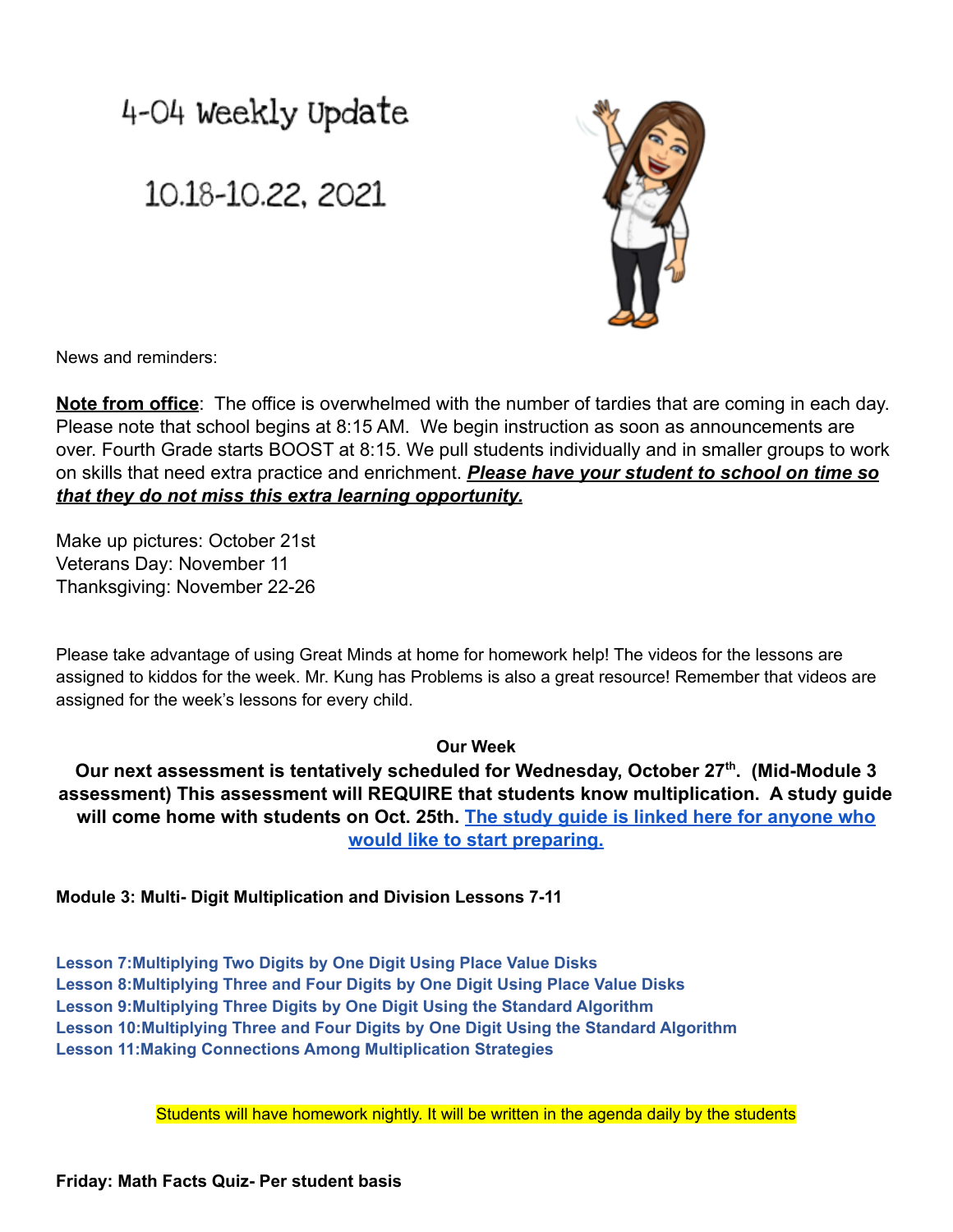**Please continue to practice math facts on a regular basis. We have started Module 3 in math which is based on a foundation of multiplication. We are nearing the start of the mixed facts. Please be reminded that once the mixed facts begin, we will not offer a chance to retake the quiz the following week. Please also remember that the quizzes will not comprise more than 5% of the total grade for the quarter.**

**Social Studies: 4-01 (2 weeks) Chapter 5 Road to Revolution Extra Credit DUE FRIDAY, OCTOBER 6th. Assignments are linked on [Assignments](https://schools.scsk12.org/Page/14428) Tab of my page on the Richland Website** Monday: Flashcards Chapter 5 Begin Study Guide Questions Chapter 5

Tuesday: Vocabulary Review Study Guide Questions Chapter 5

Wednesday: Flashcards Chapter 5 Finish Chapter 5 Study Guide

Thursday: Kahoot Build a quiz- stump your friends!

Friday: Chapter 5 Quiz We will play the students version of Kahoot as well!

ELA:**Expectations and Procedures:** Composition Book, One Spiral Notebook, Folders are the ESSENTIAL, non- negotiable items for every class, every day.

**RL 4.3** - Describe in depth a character, setting, or event in a story or drama, drawing on specific details in the text (e.g., *a character's thoughts, words, or actions*).

**SWBAT** describe the characters in a story, including their traits, motivations, or feelings **IOT** explain how their actions contribute to the **sequence of events.**